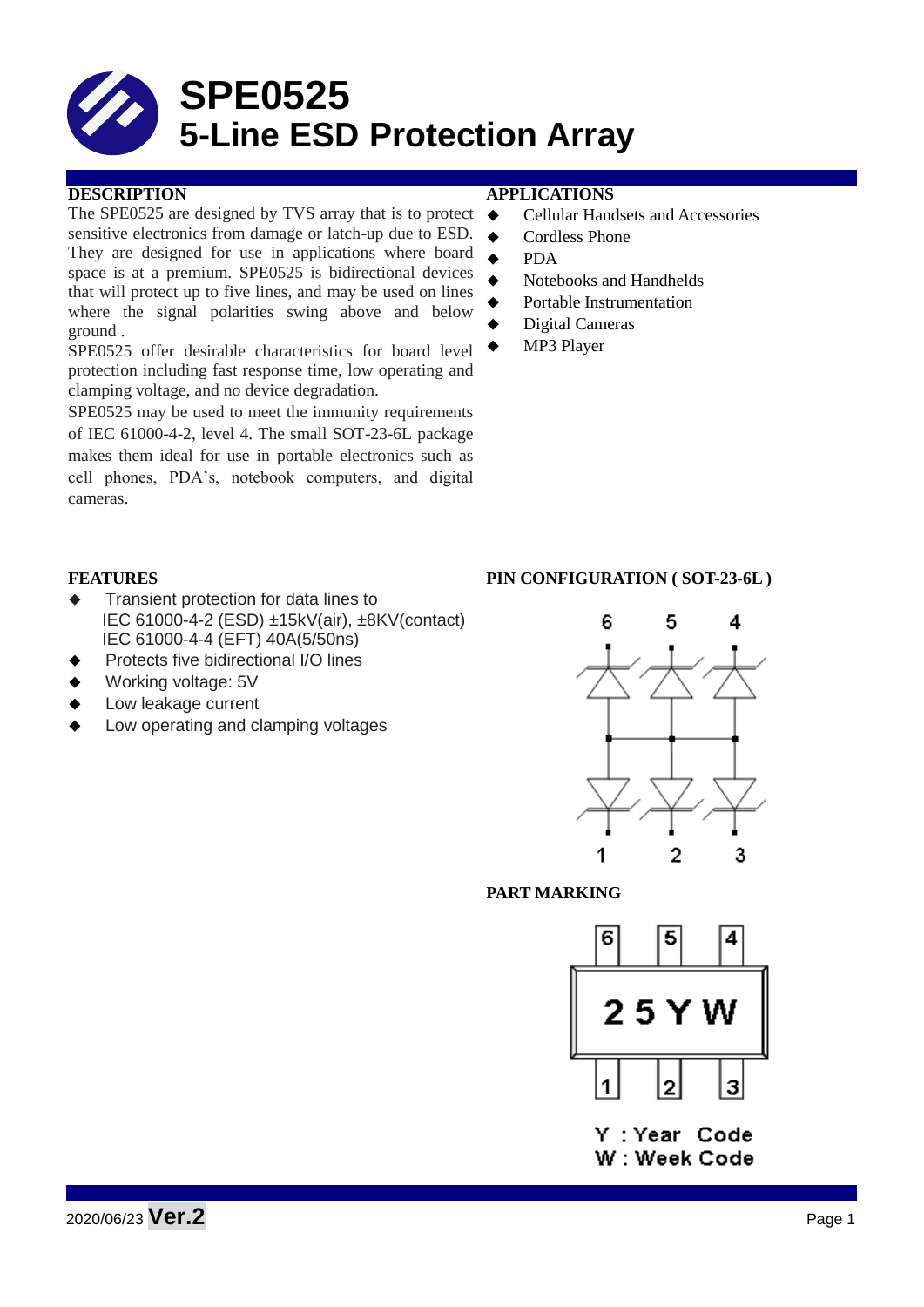

## **ORDERING INFORMATION**

| <b>Part Number</b> | Package     | <b>Part Marking</b> |  |  |
|--------------------|-------------|---------------------|--|--|
| SPE0525S26RGB      | $SOT-23-6L$ | ∼                   |  |  |
|                    | .<br>___    |                     |  |  |

 $\frac{1}{2}$  Week Code : A ~ Z( 1 ~ 26); a ~ z( 27 ~ 52)

※ SPE0525S26RGB : Tape Reel ; Pb – Free ; Halogen – Free

## **ABSOULTE MAXIMUM RATINGS**

(TA=25℃ Unless otherwise noted)

| <b>Parameter</b>                                 | <b>Symbol</b> | <b>Typical</b> | Unit            |  |
|--------------------------------------------------|---------------|----------------|-----------------|--|
| Peak Pulse Power ( $tp = 8/20 \mu s$ )           | Ppk           | 250            | W               |  |
| Maximum Peak Pulse Current ( $tp = 8/20 \mu s$ ) | Ipp           |                | A               |  |
| ESD per IEC $61000 - 4 - 2$ (Air)                | Vpp           | ±15            | <b>KV</b>       |  |
| <b>ESD</b> per IEC $61000 - 4 - 2$ (Contact)     | Vpp           | $\pm 8$        | KV              |  |
| <b>Operating Junction Temperature</b>            | Tі            | $-55 \sim 125$ | $\rm ^{\circ}C$ |  |
| <b>Storage Temperature Range</b>                 | <b>TSTG</b>   | $-55 \sim 150$ | $\rm ^{\circ}C$ |  |
| Lead Soldering Temperature                       | Tī.           | 260(10sec)     | $\rm ^{\circ}C$ |  |

# **ELECTRICAL CHARACTERISTICS**

(TA=25℃ Unless otherwise noted)

| <b>Parameter</b>                 | <b>Symbol</b> | <b>Conditions</b>                                  | Min. | <b>Typ</b> | Max. | Unit         |
|----------------------------------|---------------|----------------------------------------------------|------|------------|------|--------------|
| Reverse Stand – Off<br>Voltage   | <b>VRWM</b>   |                                                    |      |            | 5    | V            |
| <b>Reverse Breakdown Voltage</b> | <b>VBR</b>    | It = $1mA$                                         | 6    |            | 8.5  | $\mathbf{V}$ |
| <b>Reverse Leakage Current</b>   | IR            | $V_{\text{RWM}} = 5V$ , T=25°C                     |      | 0.01       |      | μA           |
| <b>Reverse Leakage Current</b>   | IR            | $V_{\text{RWM}} = 3V$ , T=25°C                     |      | 0.01       | 0.5  | μA           |
| <b>Clamping Voltage</b>          | Vc            | Ipp = $1A$ , tp = $8/20 \mu s$                     |      |            | 11.5 | V            |
| <b>Clamping Voltage</b>          | Vc            | Ipp = 7A, tp = $8/20 \mu s$                        |      |            | 15   | $\mathbf{V}$ |
| <b>Junction Capacitance</b>      | Cj            | Between I/O Pin and GND<br>$V_R = 0V$ , $f = 1MHz$ |      |            |      | pF           |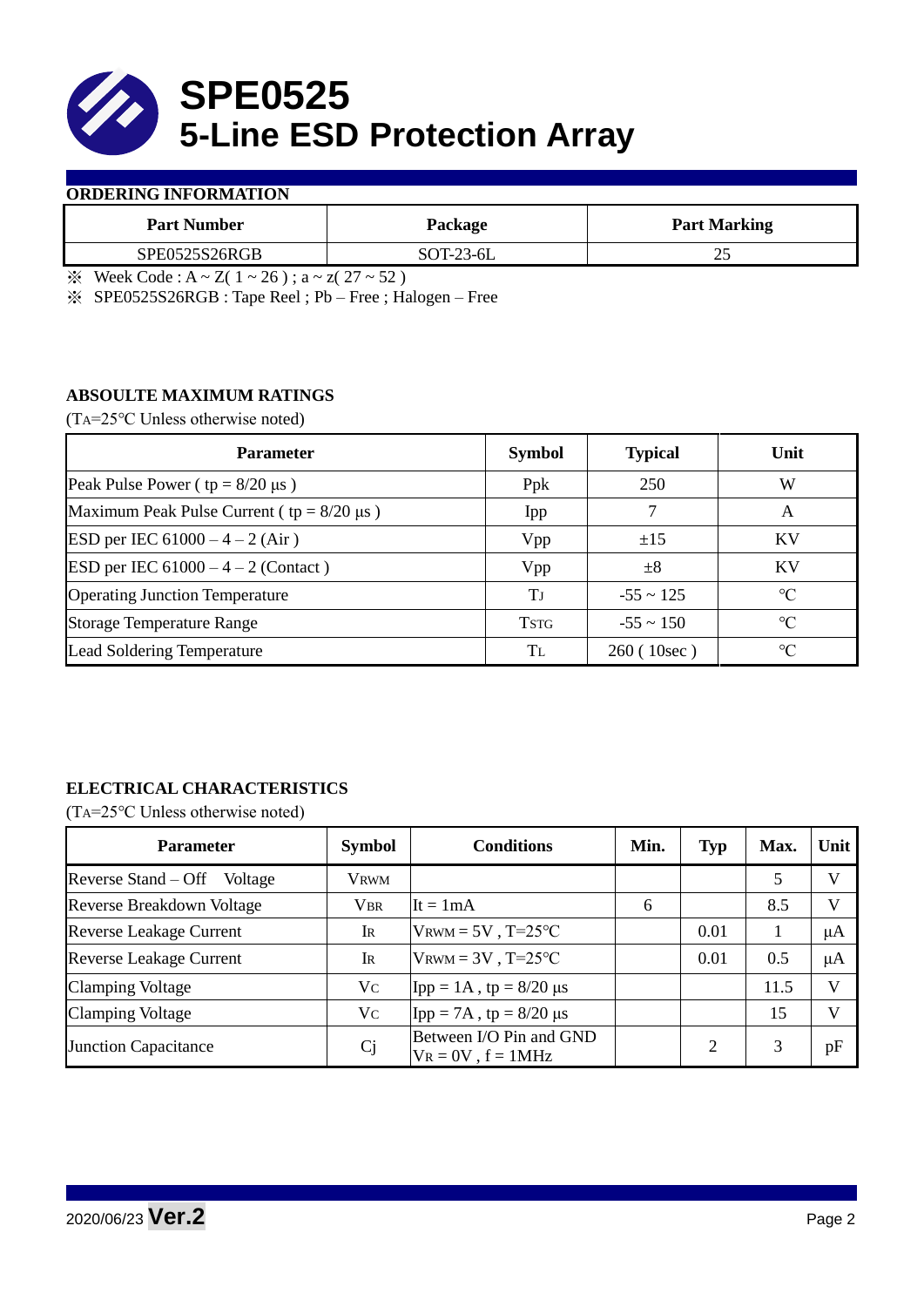

## **TYPICAL CHARACTERISTICS**

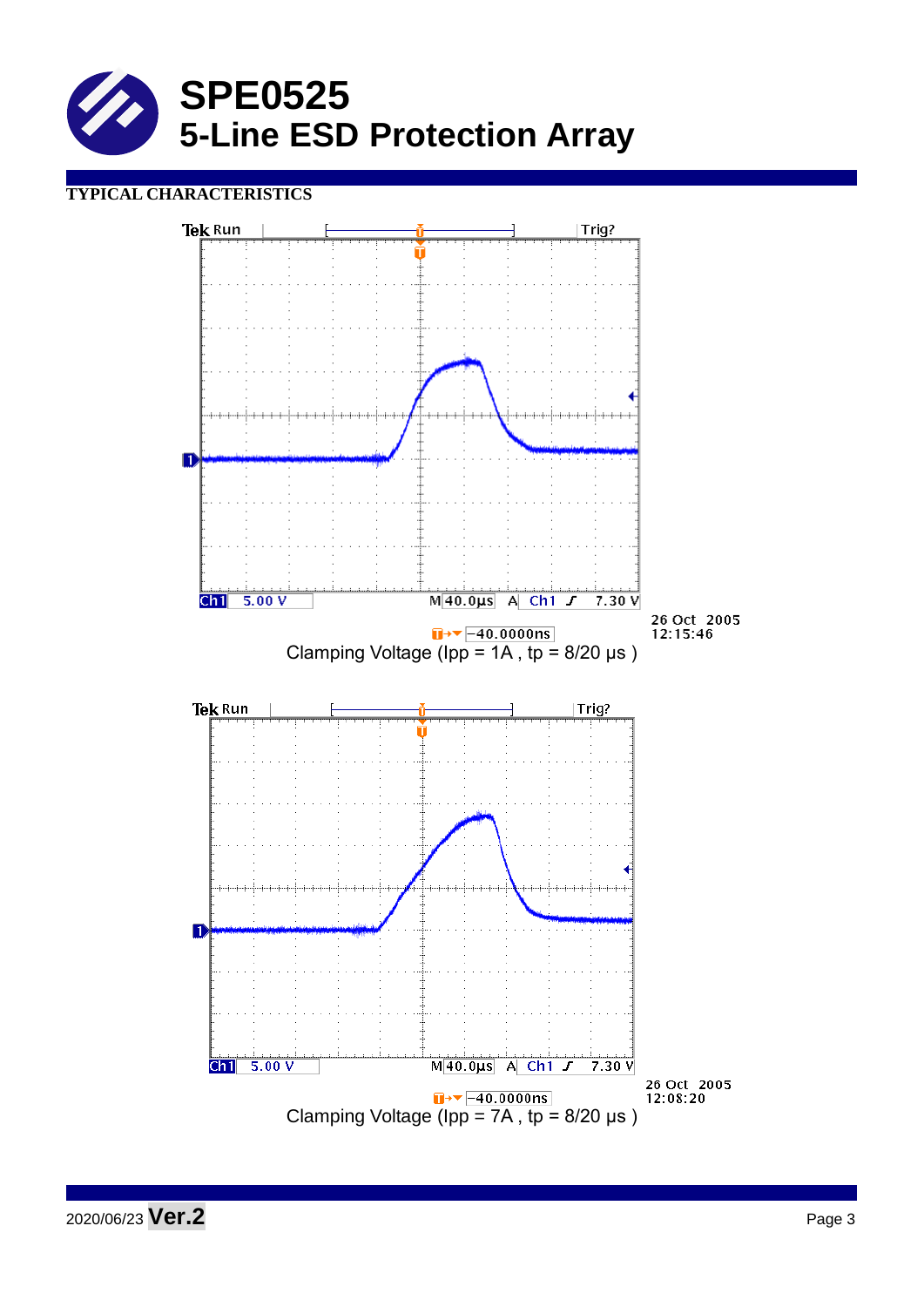

# **TYPICAL CHARACTERISTICS**







 **Initial Junction Temperature** 





**Fig 3 : Relative Variation of Peal Plus Power V.S Fig 4 : Forward Voltage Drop V.S Peak Forward Current**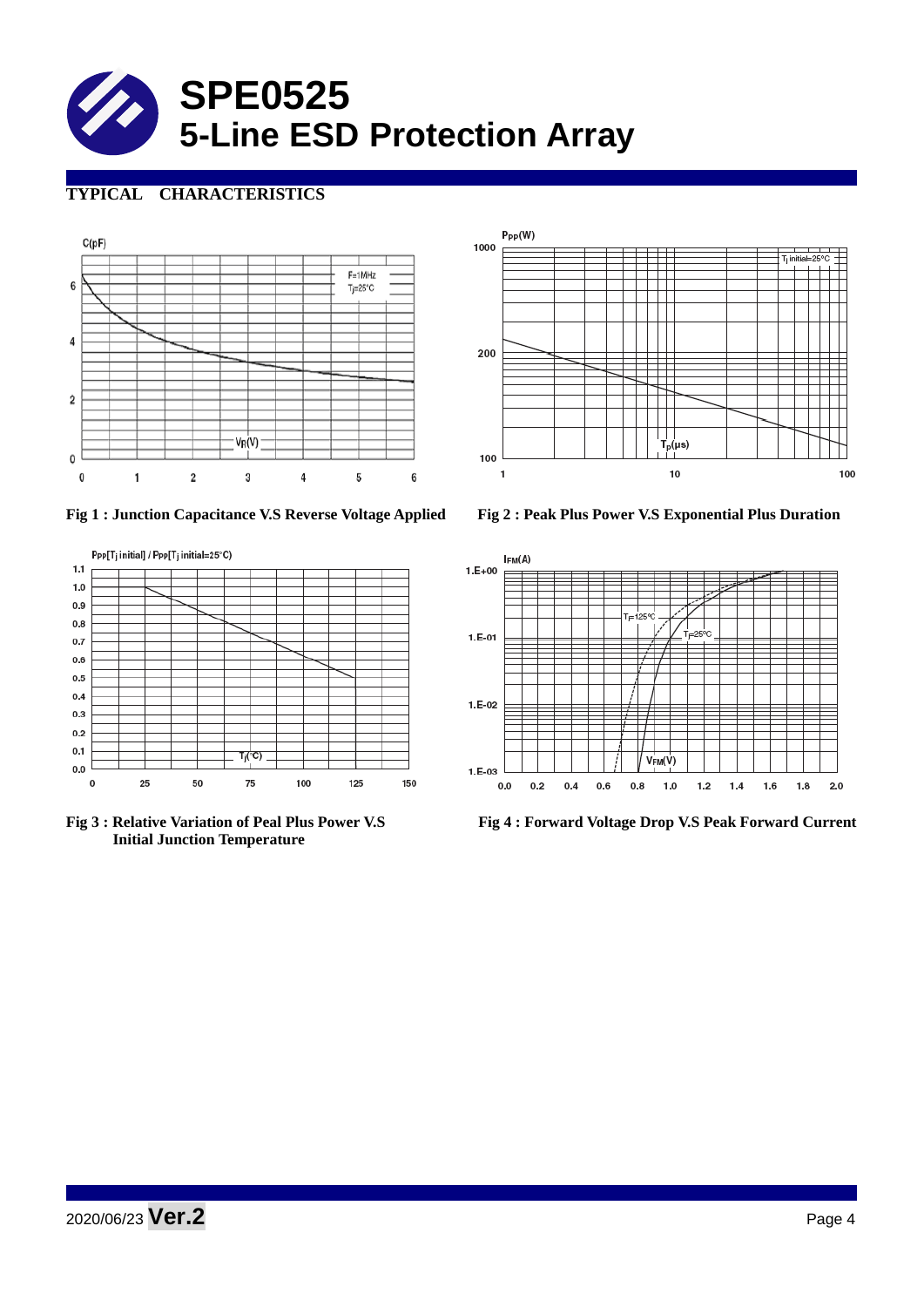

## **APPLICATION NOTE**

## **Device Connection for Protection of Five Data Lines**

SPE0525 is designed to protect up to five bidirectional data lines. The device is connected as follows:

1. Bidirectional protection of five I/O lines is achieved by connecting pins 1, 3, 4, 5, and 6 to the data lines. Pin 2 is connected to ground. The ground connection should be made directly to the ground plane for best results. The path length is kept as short as possible to reduce the effects of parasitic inductance in the board traces.



#### **Circuit Board Layout Recommendations for Suppression of ESD**

Good circuit board layout is critical for the suppression of ESD induced transients. The following guidelines are recommended:

- 1. Place the TVS near the input terminals or connectors to restrict transient coupling.
- 2. Minimize the path length between the TVS and the protected line.
- 3. Minimize all conductive loops including power and ground loops.
- 4. The ESD transient return path to ground should be kept as short as possible.
- 5. Never run critical signals near board edges.
- 6. Use ground planes whenever possible.